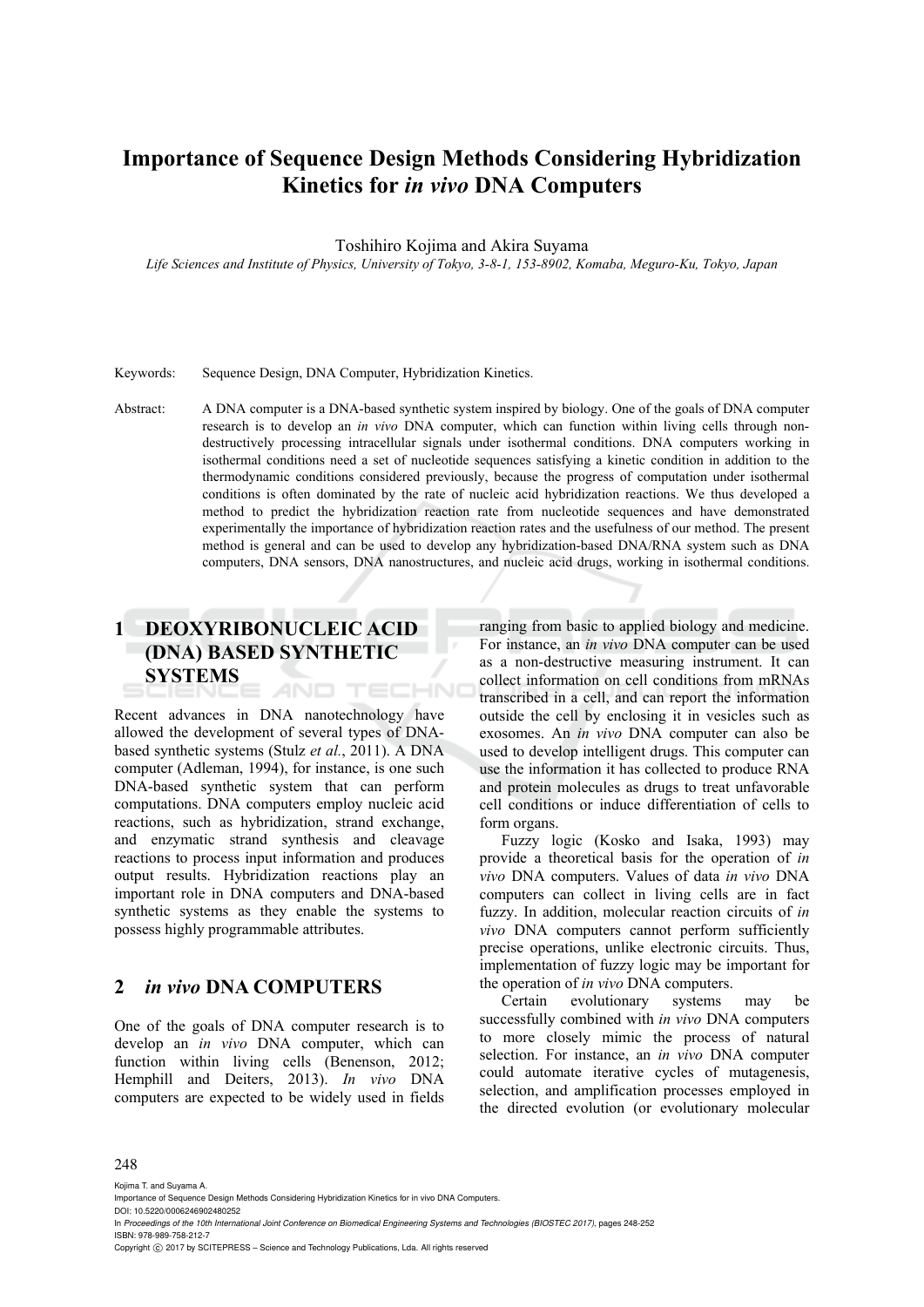engineering) method (Packer and Liu, 2015) to simulate the evolution of proteins or nucleic acids toward a user-defined goal. Automation allows the user to optimize the method.



# protein

Figure 1: Central dogma of molecular biology.

# **3 REVERSE-TRANSCRIPTION-AND-TRANSCRIPTION-BASED AUTONOMOUS COMPUTING SYSTEM (RTRACS)**

RTRACS is a modular DNA computer that works under isothermal conditions using DNA as a program and RNA as a variable (Nitta and Suyama, 2004; Takinoue *et al.*, 2008). RTRACS provides a promising framework for *in vivo* DNA computers, because the idea of RTRACS was inspired by the central dogma of molecular biology. The dogma defines the flow of genetic information within a biological system (Fig. 1). Genomic DNA storing genetic information in the form of a DNA sequence is transcribed onto a messenger RNA (mRNA), which is then translated into a protein to assemble replicated systems. Considering information stored in genomic DNA as a source program and small pieces of the information transferred into mRNA as variables, the information flow within a biological system and that within a computer appear to be homologous. This implies that a biological system is itself a DNA computer that uses DNA as a program and RNA as a variable. RTRACS uses DNA and RNA in a manner similar to a biological system. Therefore, RTRACS is highly compatible with a biological system, and can provide a suitable framework for *in vivo* DNA computers.

RTRACS performs computations using the network or circuit of modularized computational elements called function modules. In the network, function modules are connected together by RNA molecules (Fig. 2). An RTRACS program is written using the network structure of function modules. A function module accepts input RNA molecules and returns output RNA molecules produced through molecular reactions that include DNA-DNA hybridizations, DNA-RNA hybridizations, and enzymatic reactions with reverse transcriptase, RNase H, and RNA polymerase. The input and output RNA sequences contain not only the values for input and output data but also information regarding the connection of function modules. The RNA sequences consist of code word sequences (orthonormal sequences) with high sequence specificity.



Figure 2: Network of function modules used in RTRACS to perform computation.

## **4 RTRACS-BASED** *in vivo* **DNA COMPUTER**

We describe here, an example of a synthetic genetic circuit constructed using RTRACS function modules. The synthetic circuit is compatible with endogenous genetic circuits, namely, genetic circuits within a cell. Thus, the synthetic gene circuit can work as an *in vivo* DNA computer, which measures cellular conditions and applies appropriate action to the cell in response to these conditions.

The synthetic genetic circuit has two input mRNAs and one output mRNA translated into a target protein (Fig. 3a) and works as follows. First,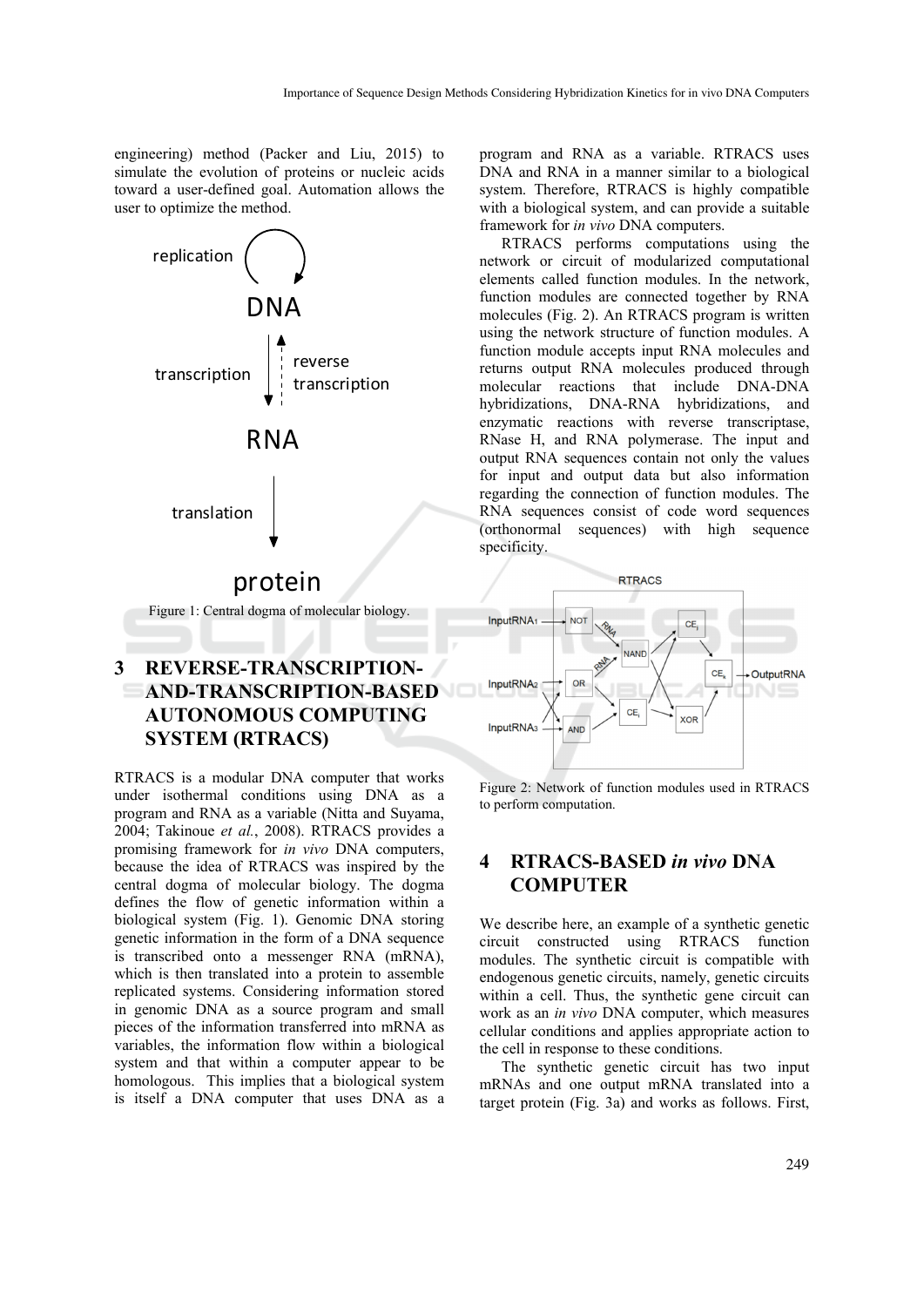two input mRNAs, X and Y, are encoded as RNA sequences used in RTRACS. Second, the coded RNAs are processed by the function module that performs the AND operation, and an output RNA is produced according to the value of the operation result. Third, the produced RNA is decoded into mRNA of protein Z. Finally, the mRNA is translated into protein Z. Unlike the natural genetic circuit inherently present in a cell (Fig. 3b), the synthetic genetic circuit (Fig. 3a) has an advantage that the input mRNA molecules are not necessarily the sequences of transcription factors. In addition, any protein can be produced as the output. Preliminary experiments using green fluorescence protein as the output protein demonstrated that the synthetic genetic circuit functions within a cell-free protein synthesis environment.



Figure 3: Regulation of gene expression with transcription factors. (a) A synthetic mechanism constructed using RTRACS. (b) A natural mechanism widely employed for genetic circuits in living cells.

## **5 SEQUENCE DESIGN FOR** *in vivo* **DNA COMPUTERS**

DNA computers need a set of nucleotide sequences of high hybridization specificity. A reliable design method for such a sequence set usually adopts the following three thermodynamic conditions: presence of normality, orthogonality, and prevention of stable secondary self-folding. Normality implies that all sequences within the set have similar melting temperatures, while orthogonality indicates that any two sequences in the set, except sequences complementary to each other, do not hybridize into a stable double strand with comparable melting temperature to a double strand formed between complementary strands. The prevention of stable

secondary self-folding helps sequences take doublestranded forms with complementary strands rather than maintain their single-stranded form.

DNA computers working in isothermal conditions, such as RTRACS and *in vivo* DNA computers, need a set of nucleotide sequences satisfying a kinetic condition in addition to the three thermodynamic conditions. Namely, all hybridization reaction rates are required to be adequate for reliable computation. The progress of computation under isothermal conditions is often dominated by the rate of nucleic acid hybridization reactions. Therefore, various undesirable problems would occur in computation if the hybridization reaction rates are not appropriate. For example, a computation is not completed within the expected timeline if the computation includes a very slow hybridization step. Timing problems tend to occur in parallel computing if the speed of computation differs largely between processes.

To ensure that the design of nucleotide sequence sets satisfies the kinetic condition, we developed a method to predict the rate of hybridization reactions involved in DNA computation from nucleotide sequences. The method predicts the rate based on the nucleation-zippering model of complementary strand hybridization and can be applied not only to DNA-DNA hybridization reactions but also to DNA-RNA and RNA-RNA hybridization reactions.



Figure 4: Schematic diagram of computational processes in logic gate modules.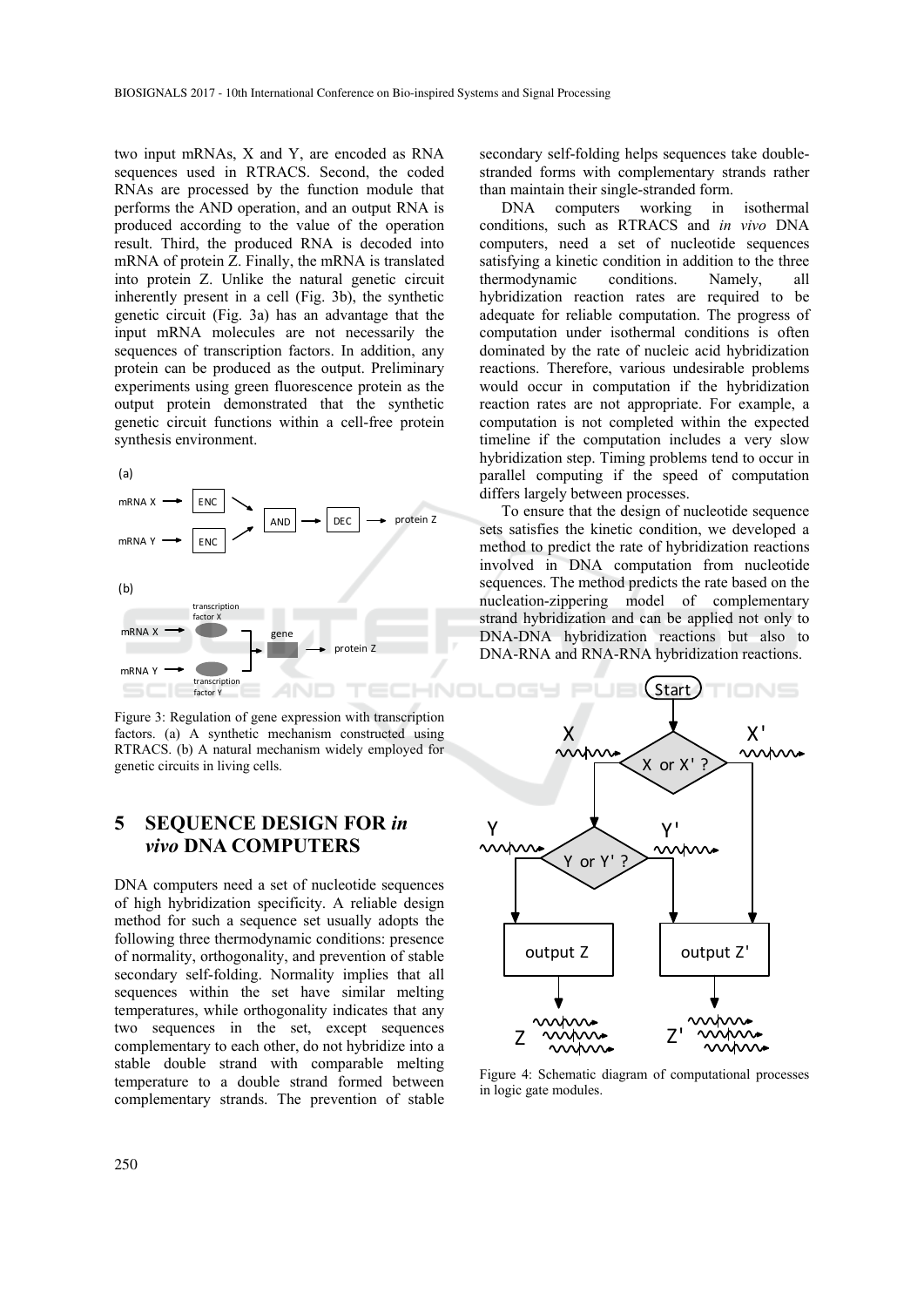

Figure 5: Output production rates of LGM1 and LGM2. (a) Z and (b) Z' output of LGM1. (c) Z and (d) Z' output of LGM2. The rate is defined as the speed at which a change in the intensity of fluorescence emitted from output RNA occurs. (e) The input-output relation (truth table) for LGM and line types of the input combinations. The results were obtained as follows. The reaction mixtures contained 100 mM primer DNA cx that specifically binds to input X, 10 mM primer DNA cx´ that specifically binds to input X', 2 mM each of converter DNAs transcribing output Z and Z', 100 mM each of input RNAs corresponding to the specified input combination, 250 mM each of 2´-O-methyl molecular beacons with FAM and Cy5 dyes specifically binding to output Z and Z´, respectively, 0.3 unit/μL AMV Reverse Transcriptase (Promega), 1 unit/μL Hybridase Thermostable RNase H (Epicentre), Thermo T7 RNA polymerase (Toyobo), 5 mM DTT, 0.15 mM of each dNTP, and 1 mM of each NTP in a 20 μL reaction buffer (40 mM Tris-HCl [pH 8.0], 50 mM NaCl, 9.6 mM MgCl2). The mixtures were prepared on ice and immediately incubated at 50°C to measure the fluorescence intensity of FAM (Z output) and that of Cy5 (Z´ output) once every 2 minutes using a real time polymerase chain reaction detection system, CFX96 (Bio-Rad).

The method was applied to design nucleotide sequence sets for logic gate modules (LGMs) of RTRACS. LGM can perform various logical operations including AND, OR, NAND, NOR, INH, and NINH (Kan *et al.*, 2014). A schematic diagram of the computational processes forming LGM is shown in Fig. 5. LGM accepts four combinations of input RNA molecules:  $(X, Y)$ ,  $(X, Y')$ ,  $(X', Y)$ , and  $(X', Y')$ . The output RNA molecule Z is produced only if the input combination is  $(X, Y)$ . The output RNA molecule Z´ is produced if the combination is one of the other three. There are DNA-RNA hybridization reactions in the decision process of X or X´, and Y or Y´. We designed two sets of nucleotide sequences, one for LGM1 and the other

for LGM2. The sequence set for LGM1 was designed using only the thermodynamic conditions. In contrast, the set for LGM2 was designed using both, kinetic and thermodynamic conditions. After applying the kinetic condition to nucleotide sequences in the set for LGM1, those sequences that did not satisfy the kinetic condition were replaced with those satisfying both, kinetic and thermodynamic conditions to generate the sequence set for LGM2.

Experimental results of the operation of LGM1 and LGM2 agreed with the predicted kinetic properties of their sequences. LGM1 did not work correctly and produced no output RNA Z for the input combination (X, Y), while LGM2 correctly